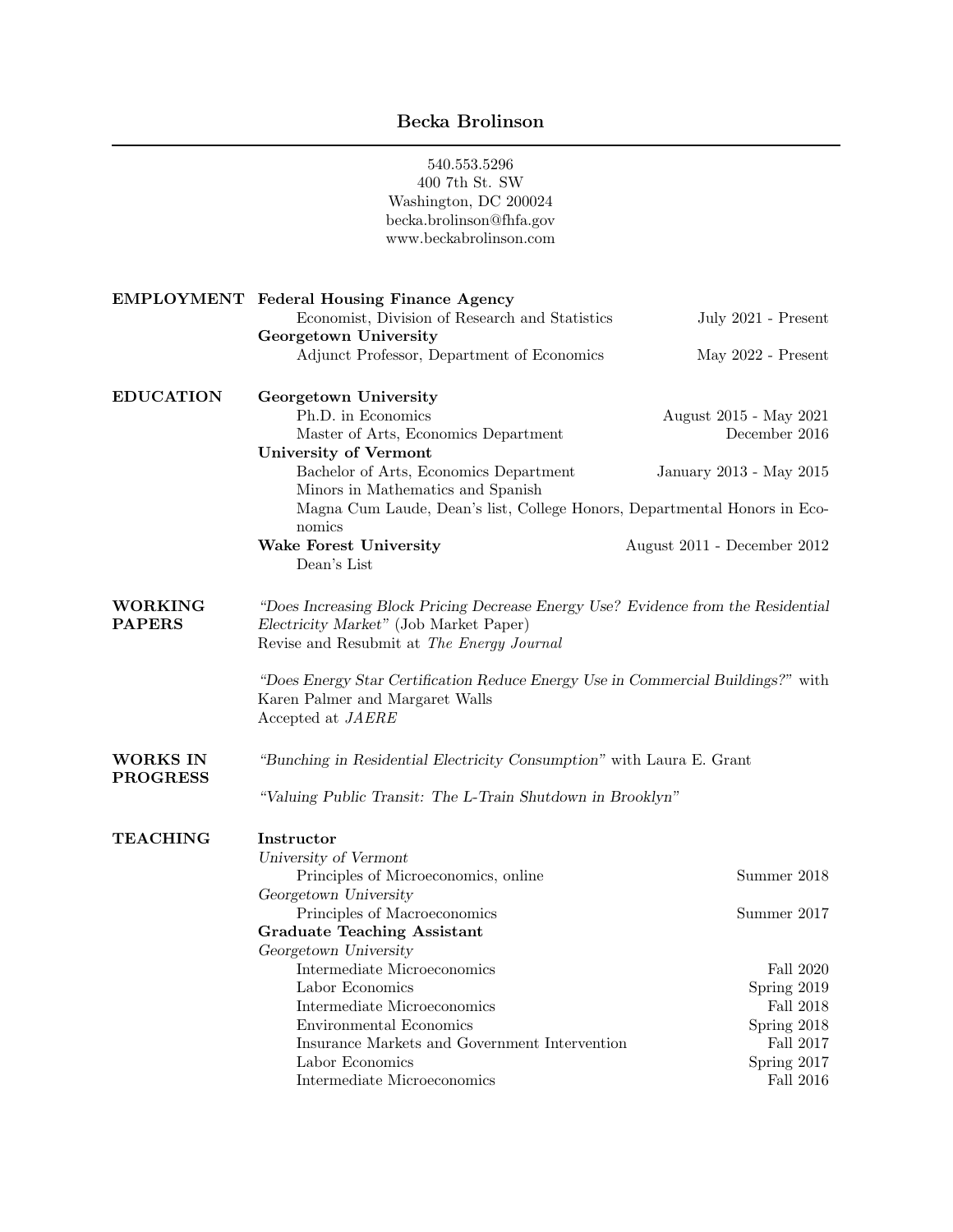|                                       | <b>Teaching Assistant</b>                                                      |                                                                      |  |
|---------------------------------------|--------------------------------------------------------------------------------|----------------------------------------------------------------------|--|
|                                       | University of Vermont                                                          |                                                                      |  |
|                                       | Introductory Microeconomics                                                    | Spring 2015                                                          |  |
|                                       | Economics of Globalization                                                     | Fall 2014                                                            |  |
|                                       | Race Relations in the US                                                       | <b>Fall 2014</b>                                                     |  |
| <b>RESEARCH &amp;</b>                 | <b>Summer Associate</b>                                                        | Summer 2019                                                          |  |
|                                       | <b>PROFESSIONAL</b> Cornerstone Research                                       |                                                                      |  |
| <b>EXPERIENCE</b>                     | Research Intern                                                                | Summer 2017                                                          |  |
|                                       | Resources for the Future                                                       |                                                                      |  |
|                                       | Margaret Walls and Karen Palmer                                                |                                                                      |  |
|                                       | Research Assistant                                                             | August 2016 - 2018                                                   |  |
|                                       | Georgetown University                                                          |                                                                      |  |
|                                       | Arik Levinson                                                                  | September 2016 - 2018                                                |  |
|                                       | University of Vermont                                                          |                                                                      |  |
|                                       | Vermont Legislative Research Service                                           | Spring 2015                                                          |  |
| <b>CONFERENCES</b> 2021<br>& SEMINARS | <b>AERE@WEAI</b>                                                               | Virtual                                                              |  |
|                                       | 2020                                                                           |                                                                      |  |
|                                       | <b>SEA</b>                                                                     | Virtual                                                              |  |
|                                       | Spanish Economic Association Meetings                                          | Virtual                                                              |  |
|                                       |                                                                                |                                                                      |  |
|                                       | 2019                                                                           |                                                                      |  |
|                                       | <b>AERE Summer Conference</b>                                                  | Lake Tahoe, CA                                                       |  |
|                                       | Young Economists Symposium                                                     | Columbia University                                                  |  |
|                                       | <b>UMD Environmental Economics Workshop</b>                                    | University of Maryland                                               |  |
|                                       | Heartland                                                                      | University of Illinois at Urbana-Champaign                           |  |
|                                       | <b>USAEE</b>                                                                   | Denver, CO                                                           |  |
|                                       |                                                                                |                                                                      |  |
|                                       | 2018                                                                           |                                                                      |  |
|                                       | DC Area Climate & Energy Research Workshop                                     | Washington, DC                                                       |  |
|                                       | George Washington Student Research Conference                                  | Washington, DC                                                       |  |
|                                       | <b>AERE@WEAI</b>                                                               | Vancouver, BC                                                        |  |
|                                       | Camp Resources<br><b>UMD</b> Environmental Taxation Workshop                   | Wrightsville Beach, NC                                               |  |
|                                       | Heartland (Poster)                                                             | University of Maryland<br>University of Illinois at Urbana-Champaign |  |
|                                       | <b>AERE@SEA</b>                                                                | Washington, DC                                                       |  |
|                                       |                                                                                |                                                                      |  |
| HONORS &                              | AERE Scholars Program                                                          | 2021-2022                                                            |  |
| <b>AWARDS</b>                         | Invited Participant in Economics, Lindau Nobel Laureate Meeting                | Fall 2021                                                            |  |
|                                       | Best Student Paper Award Finalist, USAEE                                       | Fall $2019\,$                                                        |  |
|                                       | Most Policy Relevant Paper Award, UMD                                          | Fall 2019                                                            |  |
|                                       | Razin Prize for Best Dissertation Paper, Georgetown Economics                  | Spring 2019                                                          |  |
|                                       | 2nd Prize Winner in Georgetown's Three Minute Thesis Competition               | Spring 2019<br>Fall 2017                                             |  |
|                                       | Graduate Student Teaching Assistant Award- Nominee                             |                                                                      |  |
|                                       | Phi Beta Kappa                                                                 | May $2015$ - Present                                                 |  |
| <b>GRANTS &amp;</b>                   | Maloof Fellowship, Georgetown Economics                                        | Spring 2020                                                          |  |
| <b>FELLOWSHIPS</b>                    | Georgetown Massive Data Institute Seed Grant                                   | Fall 2019                                                            |  |
|                                       | Vernon E. Jordan, Jr. Doctoral Fellowship, Economic Club of Washington DC 2019 |                                                                      |  |